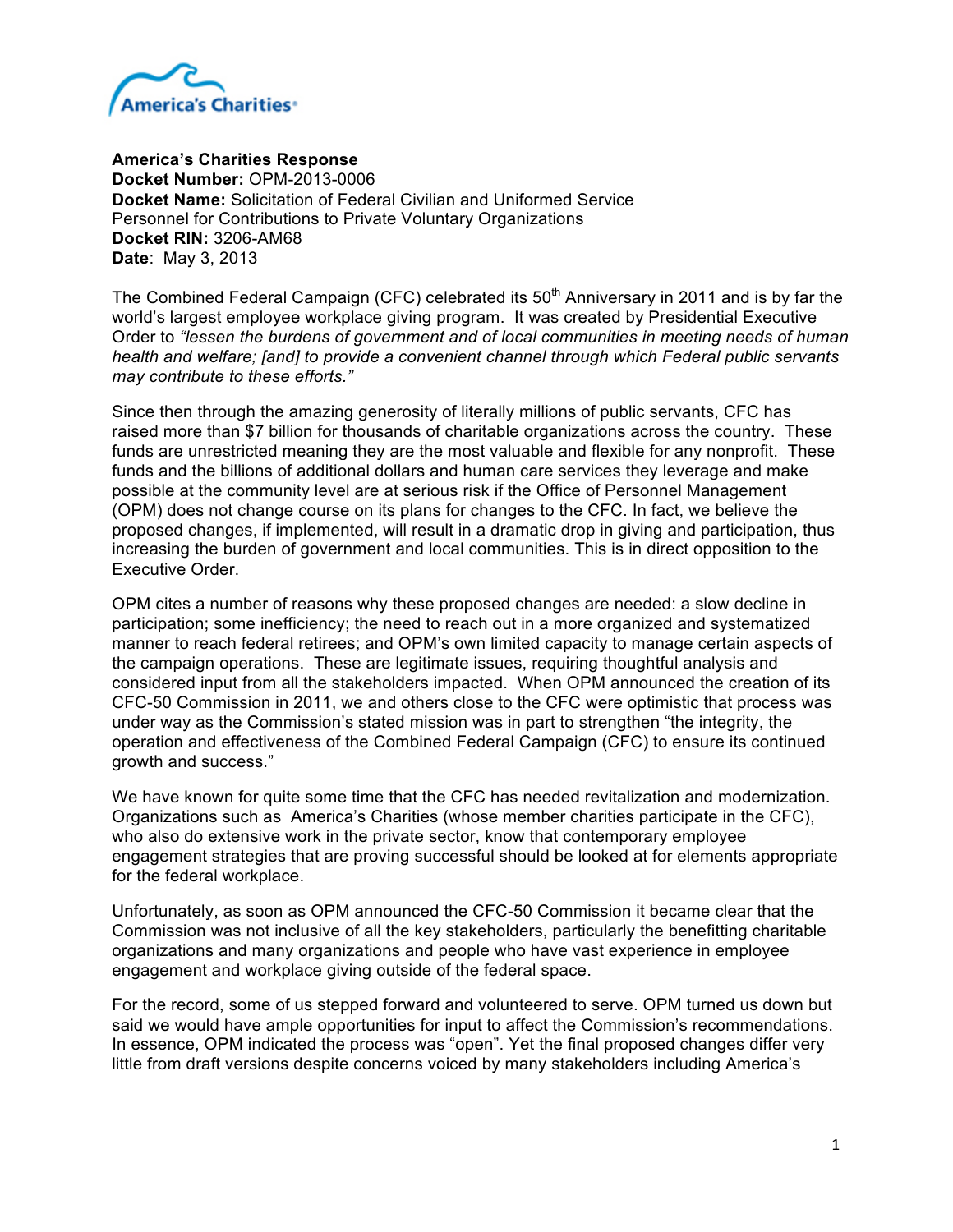Charities in oral and written testimony, in other written communication and through questions submitted to OPM.

In short, it is our view and that of the 115 charities we represent, the final proposed CFC changes are neither true to the CFC-50 Commission's mission nor the Presidential Executive Order.

We will not speculate as to why OPM has chosen not to reflect the input and concerns of many stakeholders in these final proposed changes. However, in this document we are detailing what those concerns are and, where possible, offering alternatives for consideration. Having said that, it is important to emphasize that one of the primary concerns with the proposed changes is they are void of detail. This makes informed comment extremely difficult. So while some aspects of the proposed changes may, in fact, be workable, it is virtually impossible to tell without any further detail.

Here is a summary of our concerns:

## 1. **The rules would now require charities to essentially "pay to play". This places an unfair administrative burden and risk on charities and provides less transparency to donors.**

The proposed changes would require charities to pay a non-refundable up-front fee of an unknown amount that could change annually. The current system deducts the cost of managing the campaign from the dollars raised before those dollars are distributed to charities. The current system is cost-effective (CFC campaign costs are in the 10% range) and dramatically more efficient than the proposed new system which will require participating charities to incur more administrative costs. Additionally, charities will have to pay the fee before they actually know if they have been accepted into the campaign. This could be the equivalent of a college insisting on tuition before it accepts a student and then keeping the tuition if the student is not accepted.

An upfront fee may also require many charities to seek board approval (depending on the fee amount which is not addressed in the proposed changes), further increasing charities' administrative and planning burden. Finally, the proposed changes allow OPM to set the fee as late as October 31 each year. This makes it extremely difficult and, in many cases, impossible for charities to budget in advance. Many, if not most charities, are on an annual budget cycle with budgets for the next year approved in the fourth quarter.

OPM has stated that one of the reasons it wants to place the fee at the front end of the transaction is to be able to say to the donor 100% of their contribution is going to charity. That would be "technically" true, but lack transparency because, in truth, under the proposed changes the federal government would bill the charity at a point in the transaction where the donor cannot see it.

There is also concern in the marketplace based on OPM's own public statements that the fee will go beyond cost-recovery and will actually be structured to provide additional funds so OPM can hire additional staff and bolster its operations. This potentially calls into question the entire legitimacy of this proposed change. You would have to ask whether it is the role of the donor and participating charities to provide OPM with additional infrastructure as opposed to the additional charitable programs and services that could be provided if those funds remained with participating charities.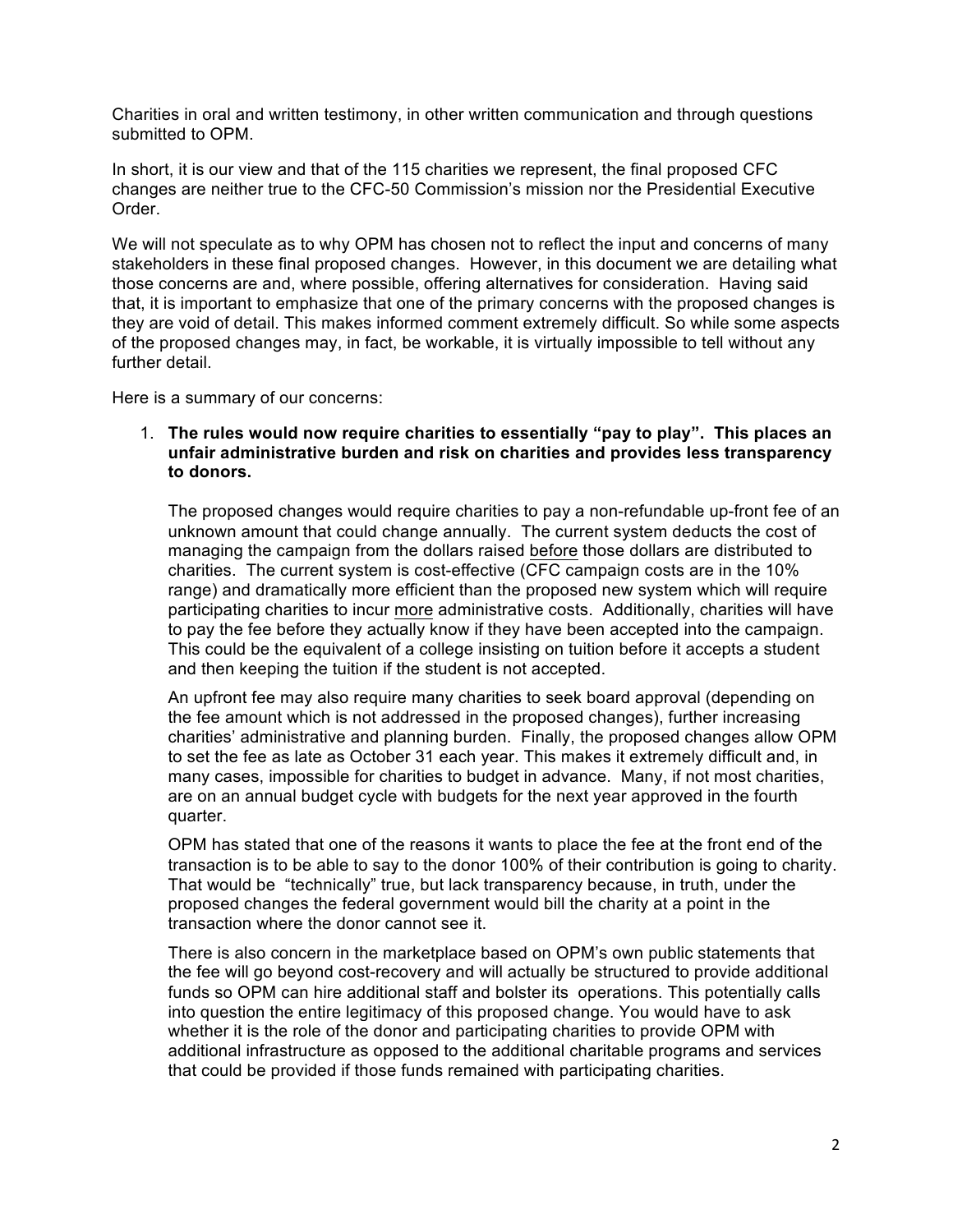Further, this proposed change is also potentially discriminatory in that depending upon the size of the fee and how it is structured (flat fee for all or a fee based on the amount raised) it could result in excluding many charities that currently participate for the reasons noted above. Again, it is impossible to know what the impact will be because the proposed rule changes do not provide any level of detail and, therefore, we must assume that the fee will be prohibitive.

In short, the proposed upfront fee is directly counter to the Executive Order which states the CFC should, *"lessen the burdens of government and of local communities in meeting the needs of human health and welfare*".

Finally, OPM is looking to codify a requirement that federations may no longer deduct member fees, dues or other charges as part of the CFC disbursement process. This is overreach and interference with the relationship between a federation and its member organizations. Federations help reduce costs and inefficiencies by taking the administrative burden off of OPM.

The relationship between a member charity and a federation goes above and beyond the CFC in its scope and especially in the services provided. OPM is inserting itself unnecessarily on this front and we recommend this rule not be implemented and OPM's focus be kept on growing the campaign.

**Recommendations**. Leave the current campaign cost recovery system in place. It is the most cost effective and efficient. We recommend instead focusing on creating better ways to monitor the relationship between the Local Federal Coordination Committees (LFCCs) that volunteer to provide oversight to the campaign and the Principal Combined Fund Organizations (PCFOs) that are hired to manage the campaign and distribution of funds. Currently some of those relationships are inappropriately interlocked and oversight could and should be improved focusing on the largest CFC markets where the most dollars are raised.

2. **The proposed rules will essentially create a handful of centralized bureaucracies at a regional level and eliminate much of the local engagement critical to successful workplace giving programs.** Currently, federal employee volunteers are involved in all aspects of the campaign, giving them a strong sense of ownership and a stake in the success of the campaign. The proposed regulations would eliminate the LFCCs. PCFOs, the local charity management organization, currently under the supervision of LFCCs, would be eliminated in favor of regional marketing organizations. This would dramatically diminish the role of local federal employee volunteers while centralizing control and operations.

It is our understanding that the primary reason for doing this is to exert more auditing and oversight of the PCFO/LFCC relationship. This is a needed and important change but not at the loss of local campaign ownership and local engagement. This is where OPM has totally failed to listen to those of us who have experience in workplace fundraising and understand the negative consequences of eliminating local campaign ownership. If the issue is oversight and control in order to gain better efficiencies and effectiveness, OPM should consider leaving most of the current campaign operations structure in place and look for better ways to audit for waste and inefficiency.

**Recommendations**. OPM should focus its most stringent oversight efforts on the largest CFC markets representing the most dollars. One suggestion is to turn to retired federal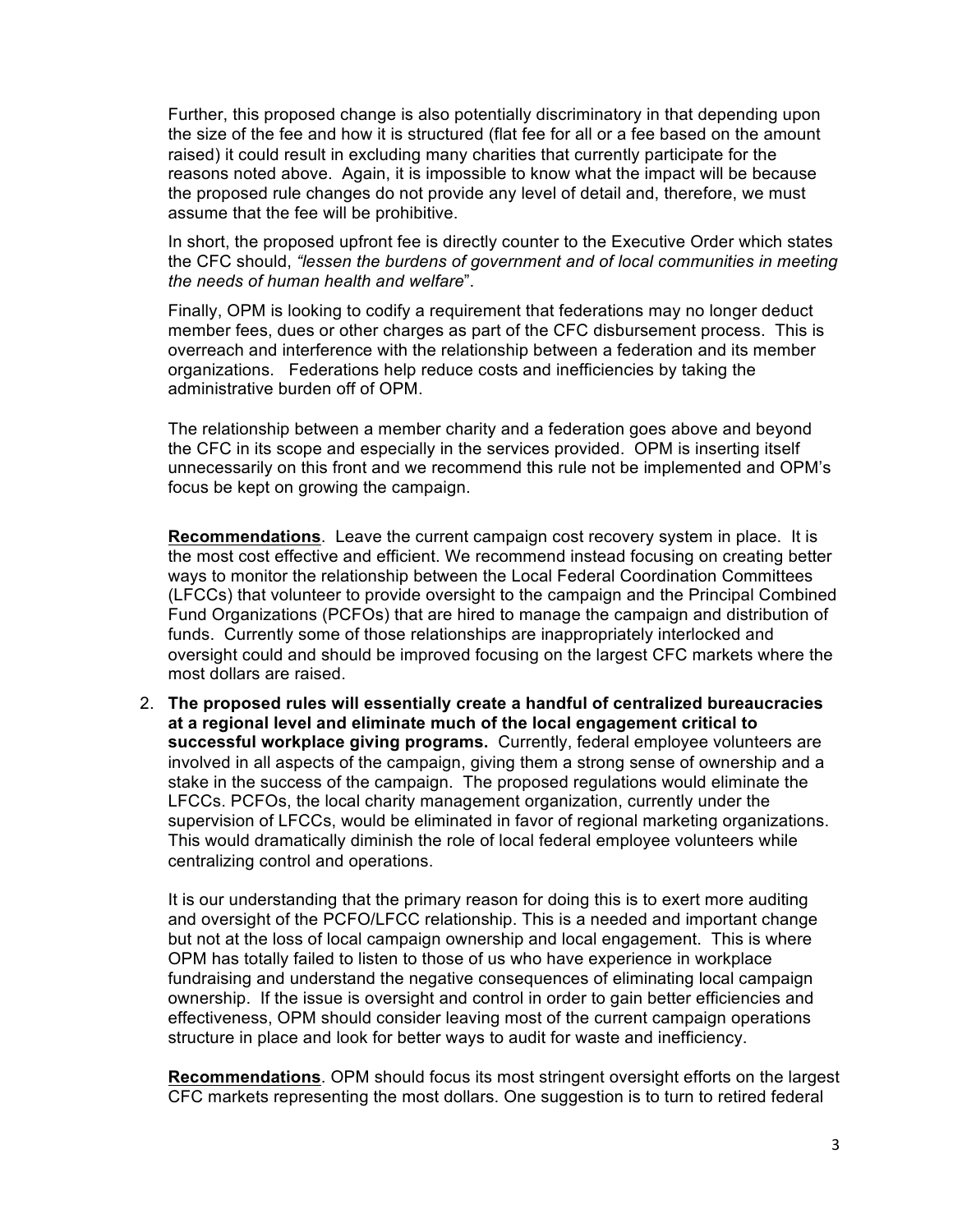workers who, for a small stipend, could be trained and certified to act as local "watchdogs" to ensure the rules and spirit of the campaign are adhered to. This is vastly more desirable and reasonable than gutting the heart and soul of the campaign in order to gain 1 or 2% more efficiency in a fundraising campaign that is already very efficient. This is simply one idea. Many others have been circulated but OPM has chosen not to consider them at this time.

OPM should be looking to the relevant experience of private sector employers who have realized that even during tough economic times, employee engagement around community, giving and volunteering is a low-cost way to create employee loyalty, support the community and to be socially responsible. Many CFC volunteers report that their involvement with the campaign was one of the most meaningful chapters of their federal service. OPM needs to reconsider this recommendation, engage with those who have experience and develop alternatives to this ill-conceived change.

3. **The over-reliance on technology and other changes in campaign operations have not been properly vetted with fundraising and philanthropy experts with experience specific to employee engagement and workplace giving**. Consequently, if implemented, these proposed changes would result in dramatic drops in participation and giving through the CFC. Specifically we state the following:

While we strongly endorse the expansion of online giving and other technology enhancement options for federal donors, we know from experience that it is a critical mistake to eliminate traditional means of giving. Even in private sector workplace giving, where employees have access to the most recent technology platforms, campaigns that make changes such as the ones proposed by OPM (centralization, over-dependence on technology, elimination of face-to-face/local interaction) usually drop dramatically in both participation and amounts given to charity.

Many federal employees who give through the CFC do not have access to, or choose not to use, online giving. This is a reality for many members of the military, Postal Service employees, Park Services personnel and others in similar settings and circumstances who are frequently without access to computers, cell phones or mobile devices.

The proposed changes would eliminate many printed documents including what is known as the CFC Catalog of participating charities. This is a critical promotional element of the campaign and one of the only easily accessible sources for information about the participating charities for the tens of thousands of federal employee donors who do not have easy online access. This would also place another barrier to giving that would result in a loss of participation and contributions, thereby eliminating any anticipated cost savings.

According to data released by OPM on April 19, 2013 (Report C-17 CFC 2012 Pledge Report), the total electronic pledge amount for the 2012 CFC was \$53,844,694 or 20.8% of all pledges. The percentage of e-pledge donors in relation to total donors was 22%. Out of all campaigns reporting, only 9 reported online giving participation of 50% or over. The longest running and largest CFC in the nation reported online giving participation of just 33.3%.

Just as importantly, many donors give cash or one-time gifts; still others write checks or use credit cards. CFC-Overseas, which is primarily military, first piloted credit/debit card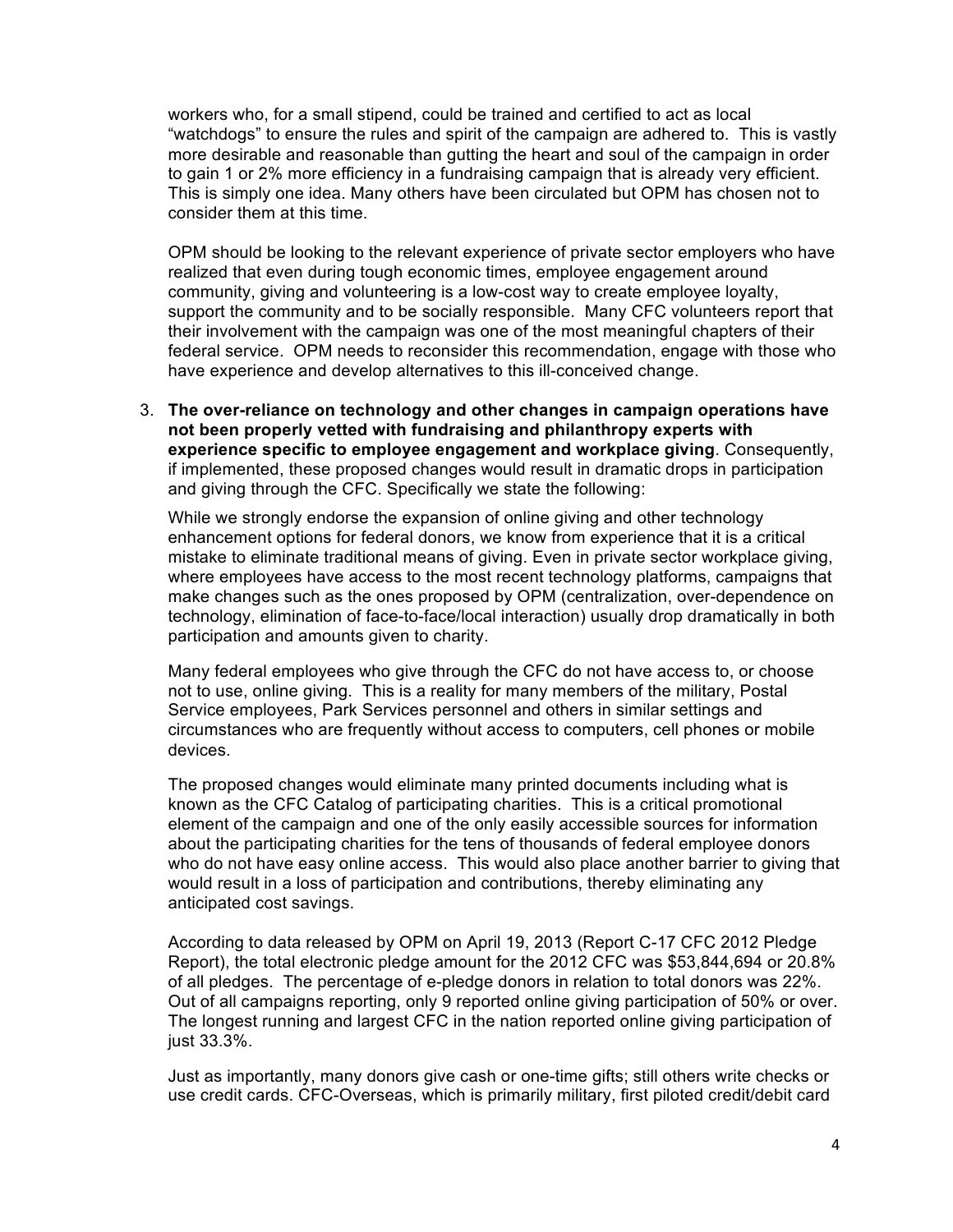giving in 2006 but last year only had 10 –11% of its revenue from that giving option. In 2012 campaign, the two largest campaigns, National Capital Area and Overseas, received 18% and 16% respectively in cash and check donations, totaling over \$11 million. Nationwide, cash accounted for over 10% of all donations, totaling \$27,057,300. Obviously, taking away that option will have a huge impact on total giving.

**Recommendations**: Once again, without further details on timing, phasing and alternative strategy that OPM might be considering to replace local volunteer engagement, it is very difficult to provide informed feedback. Nonetheless, we are compelled to provide our reaction and recommendations as follows:

**Retain all current forms of giving.** Choice is critical in employee workplace giving. That includes donors being able to support the charities they choose as well as being able to give to those charities using the same methods used in the past. It is important to note that this is not a cost issue. The cost of providing these alternative ways to give is already absorbed in the costs to manage the campaign. As the data clearly shows, eliminating giving choices would result in dramatic drops in giving and participation. Again, this is the opposite intention of the Executive Order and CFC-50 Commission.

We also need to increase participation in the campaign by engaging younger federal employees. Experience indicates that it is absolutely critical to offer younger employees a strong and unified call-to-action that includes a variety of giving options that goes above and beyond a simple donation that also deepens the emotional connection with the causes they care about. It is imperative to provide them with opportunities to connect to causes they care about at the local market level and to be able to engage with those causes along with their peers.

America's Charities recently conducted a symposium in Washington, D.C., called *"#GivingUnderTheInfluence: How Digital Culture is Driving the Next Generation of Employee Engagement."* Experts on Millennials at the workplace discussed myriad challenges and opportunities that exist, many of which are relevant to the CFC. America's Charities would be pleased to lead an initiative designed to reach and engage federal Millennials in an effort to revitalize the CFC and make it more relevant for the next generation of federal employees who, by their very nature, have public service and social responsibility in their DNA.

**Make a concerted effort to overcome the internal obstacles standing in the way of creating an organized, sustainable program to engage federal retirees to continue their support of the charities they have historically given to through the CFC.** We understand this was not in the purview of the CFC 50 Commission but was discussed extensively. It is also our understanding that an analysis of the potential for retiree giving reveals that additional tens of millions of dollars would be added to the campaign each year. Solving this operational challenge should be an OPM priority.

## **SUMMARY**

There is no doubt the CFC is a major enterprise with many moving parts. OPM should be acknowledged for recognizing that the CFC needed revitalization. While this document focuses on the highly problematic aspects of the proposed changes and the process, we want to acknowledge those recommendations that we believe will add value to the CFC.